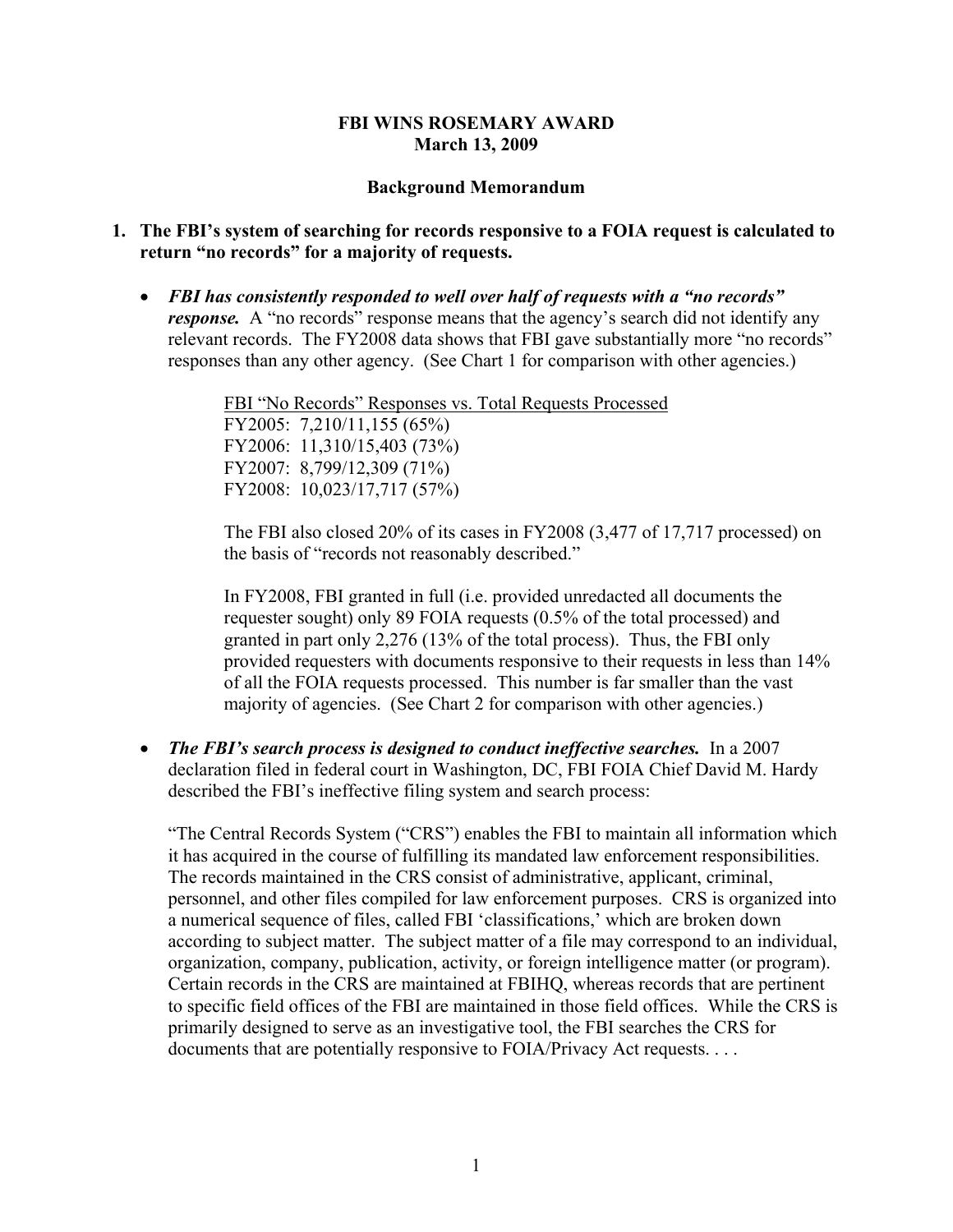The retrieval of data from the CRS is made possible through the ACS [Automated Case Support System] using the General Indices, which are arranged in alphabetical order. The entries in the General Indices fall into two categories:

- (a) A 'main' entry—A 'main' entry, or 'main' file, carries the name corresponding with a subject of a file contained in the CRS.
- (b) A 'reference' entry—'Reference' entries, sometimes called 'cross-references,' are generally only a mere mention or reference to an individual, organization, or other subject matter, contained in a documents located in another 'main' file on a different subject matter.

Searches made in the General Indices to locate records concerning particular subjects are made by searching the subjects requested in the index....

 The decision to index names other than subjects, suspects, and victims is a discretionary decision made by the FBI Special Agency ("SA")—and on occasion, support employees—assigned to work on the investigation, the Supervisory SA ("SSA") in the field office conducting the investigation, and the SSA at FBIHQ. The FBI does not index every name in its files; rather, it indexes only that information considered to be pertinent, relevant, or essential for future retrieval. . . .

 In the absence of a specific request for a search of cross-references at the initial administrative stage, the FBI's current policy is to search for and identify only 'main' files responsive to FOIA requests."

*SAE Productions v. FBI*, No. 07-0866 (D.D.C. 2007), Declaration of David M. Hardy, filed Nov. 28, 2007, pp. 12-15.

- *The FBI FOIA process is a "loop-de-loop.*" According to the Reporters Committee for Freedom of the Press, when requesters who first receive a "no records" response from FBI headquarters send their request directly to a relevant field office likely to hold the records, FBI policy directs the field office to simply reroute the request back to headquarters for processing. There, the same search is performed and the requester receives the same "no records" response—an endless "loop-de-loop" from which requesters can escape only by filing a lawsuit in federal court. Loren Cochran, "Round and round and round with the FBI: Don Devereaux is caught in a bona fide FOIA loopde-loop," Reporters Committee for Freedom of the Press (Winter 2008), http://www.rcfp.org/news/mag/32-1/round and round and round with the fbi 19.html
- *The FBI itself has recognized that its recordkeeping and search capabilities are deficient.* For example, DOJ wrote in its annual FOIA report for FY2007:

 "The FBI's Record Management Division continued its program to enhance the FBI's record keeping processes, including the development of the new Central Records Complex (CRC) in Winchester, VA. These initiatives will significantly improve the FOIA section's search and record-retrieval capabilities by increasing search accuracy, by decreasing search time, and by reducing lost files, missing serials, and the manual movement of files."

 DOJ Annual FOIA Report for FY2007, http://www.usdoj.gov/oip/annual\_report/2007/07contents.htm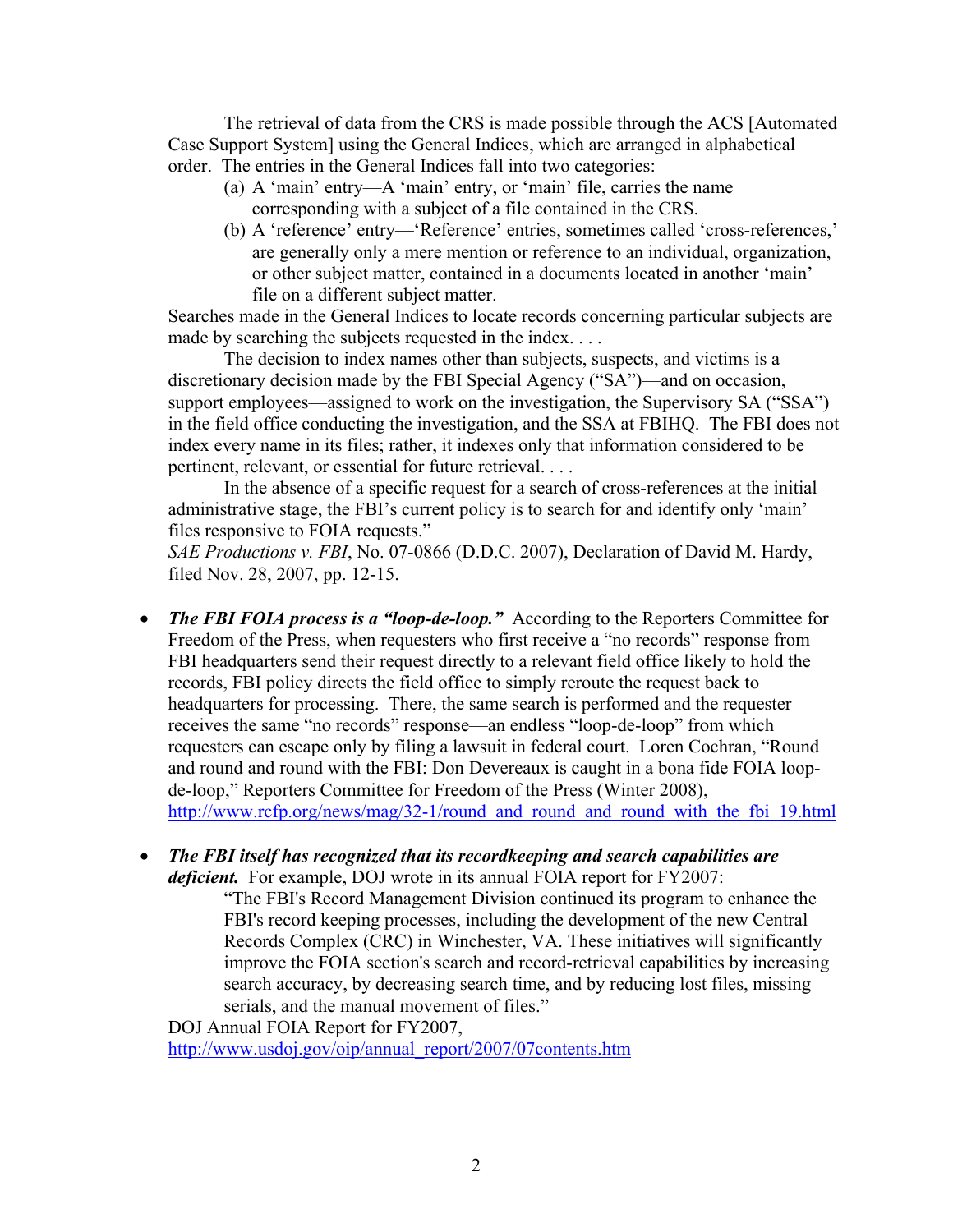In 2006, Hardy was quoted as saying: "I would say that in probably 65 percent of the [Freedom of Information Act] requests, we have absolutely no records. That we can find." Lars-Marten Nagel, "FBI's Most Wanted: It's Own Files?" *Cox News Service* (Aug. 31, 2006).

The indexing and searching problems extend beyond FOIA requests:

 "The FBI's high 'no records' rate for citizen requests reflect a larger problem that [sic] the agency acknowledges: its antiquated computer system hinders its ability to conduct criminal investigations. Current and former FBI employees say this is because the agency relies on the same computer index to search files, regardless of whether they are for citizens or to catch criminals." Nagel (2006).

 According to Scott Hodes, an attorney who served in the FBI's FOIA/Privacy Act Section from 1998 until 2002:

 "Many FOIA requesters are confused when they make a request to the FBI and get a 'no record' response even though they are sure that there is a record on the subject of their request at the FBI. The FBI isn't lying-they just have devised a system that makes requesters to go through hoops to find the information they are seeking." Scott A. Hodes, "FOIA Facts: Understanding FBI Records," LLRX.com (July 27, 2007), http://www.llrx.com/columns/foia43.htm.

• *The FBI's search process produces ludicrous results.* In 2006, the FBI responded to a request from the National Security Archive for records pertaining to al-Qaeda and its relationship to various charitable organizations with a response that read: "No records responsive to your FOIA request regarding AL QAEDA or in connections to any other organizations were located by a search of the automated and manual indices." *See*  Timothy Noah, "Osama Bin Who?" *Slate Magazine* (June 1, 2006), http://www.slate.com/id/2142845/entry/2142846/. In a 2008 interview, FBI official David Hardy said that this automated response was incorrect and resulted when someone "pushed the wrong button." Fox 5 News Investigation, The FBI Files: Mismanaged Secrets (May 5, 2008), http://media.myfoxdc.com/fbifiles/video/playerframe1.html.

# **2. The FBI has some of the longest average response times in the federal government.**

- *FBI had some of the highest average response times for FOIA requests in the federal government.* (See chart 2). In FY2008, the FBI's average response time for simple requests was 49 days and for complex requests, 374 days, compared with the statutory requirement of 20 days for all requests. The FBI took an average of 109 days to process requests that were accorded "expedited" treatment. DOJ Freedom of Information Act Annual Report FY2008, http://www.usdoj.gov/oip/annual\_report/2008/cover.htm.
- *The FBI may have misreported its ten oldest requests.* In its FY2008 report, the FBI reports its oldest requests ranging from 2/15/2006 to 10/4/2006. However, the Archive's records show at least two still-pending requests filed with the FBI prior to 2006.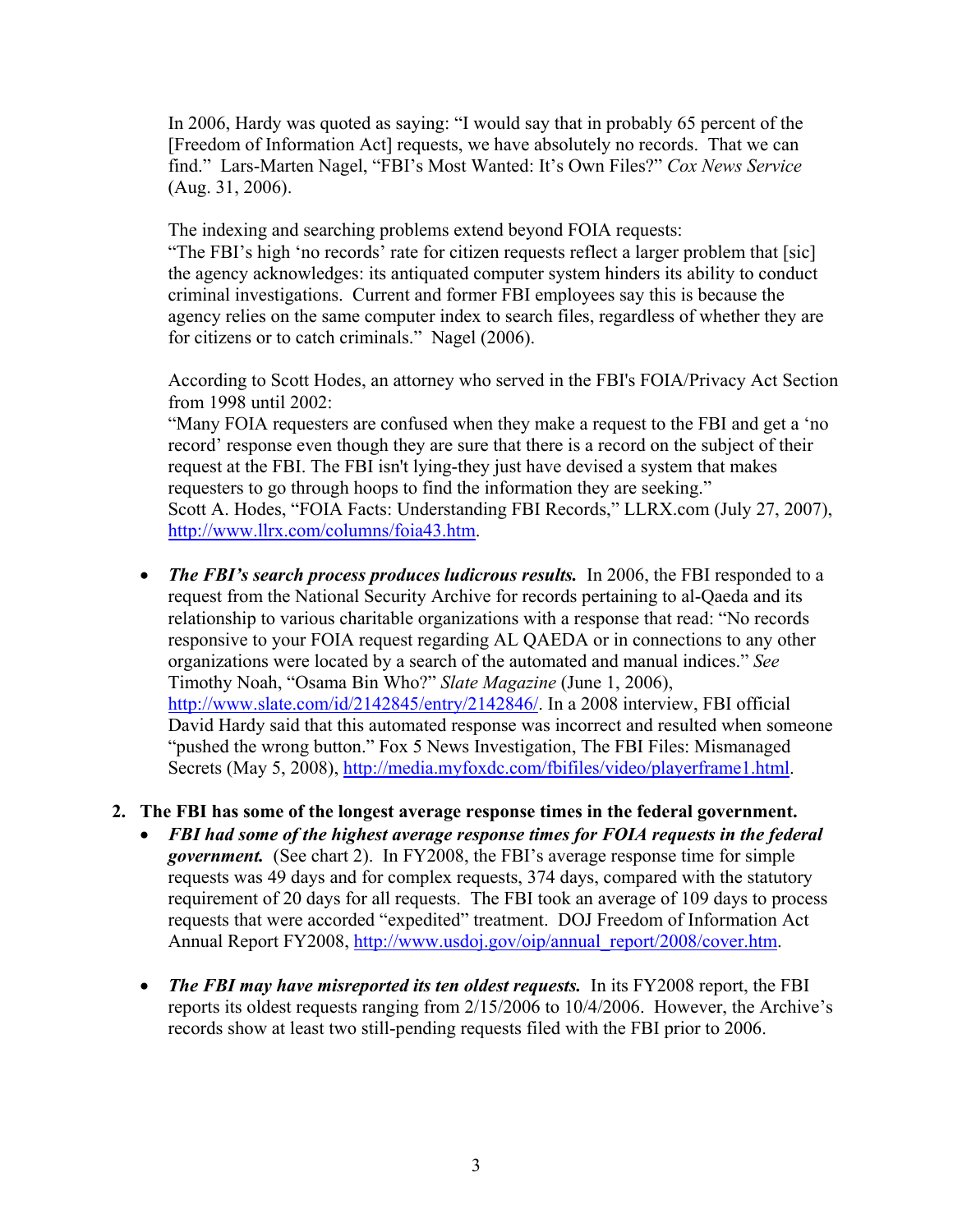- **3. The FBI has a routine practice of refusing to process requests unless requesters obtain a privacy waiver from living individuals about whom they have requested information.**  This policy is counter to the FOIA, which requires an agency to process requests and then conduct a balancing test under Exemption 6 and/or 7(c) to determine whether any personal information is exempt under the statute.
	- *The FBI has used privacy waivers to avoid processing requests in cases where obtaining a privacy waiver would be impossible.* Recently, the FBI has refused to process requests without privacy waivers from terrorists involved with the September 11 attacks, including Khalid Sheikh Mohammed. A lawsuit filed in December 2008 by a journalist seeking information about the murder of journalist Daniel Pearl alleges that in response to a request for records related to Khalid Sheikh Mohammed's confession to the murder of Daniel Pearl, the FBI stated that it would not process the request without a signed privacy waiver from Mohammed because any responsive records would be categorically exempt under the FOIA's privacy exemptions. The plaintiff received a similar response to a request for records about communications involving convicted shoe bomber Richard Reid. *Feinman v. CIA et. al.,* No. 08-01288 (D.D.C.), complaint filed Dec. 17, 2008. Shortly after this lawsuit was filed, the Bureau reversed course and agreed to process the requests without signed privacy waivers from the two terrorists.

## **4. The FBI has failed to properly maintain and preserve its historical records, leading to destruction or inaccessibility of important records.**

- *The FBI has admitted it has destroyed historical records, including some dealing with key civil rights cases.* For example, in response to a request for files on John R. Poole, a Mississippi lawyer involved in the high-profile prosecution of Willie McGee, an African-American man who got the death penalty in 1945 for allegedly raping a white housewife, the FBI gave this response: "Records which may be responsive to your . . . request were destroyed on July 01, 1995. The FBI Records Retention Plan and Disposition Schedules have been approved by the United States District Court for the District of Columbia and are monitored by knowledgeable representatives of the NARA." Alex Heard, "The Department of Forgetting," *Slate Magazine* (June 24, 2008).
- *The FBI has failed to turn over historical records that it is obligated to transfer to the National Archives and Records Administration (NARA) when they reach 25 years of age,* according to FBI record chief David Hardy. In an interview with Fox 5 News (WTTG), Hardy states that "the FBI has not kept up [with transferring files to the National Archives] as far as everything over 25 years old… At this point, if we hold it I have to process it, and I'd rather not be processing it." Fox 5 News Investigation, The FBI Files: Mismanaged Secrets (May 5, 2008),

http://media.myfoxdc.com/fbifiles/video/playerframe1.html.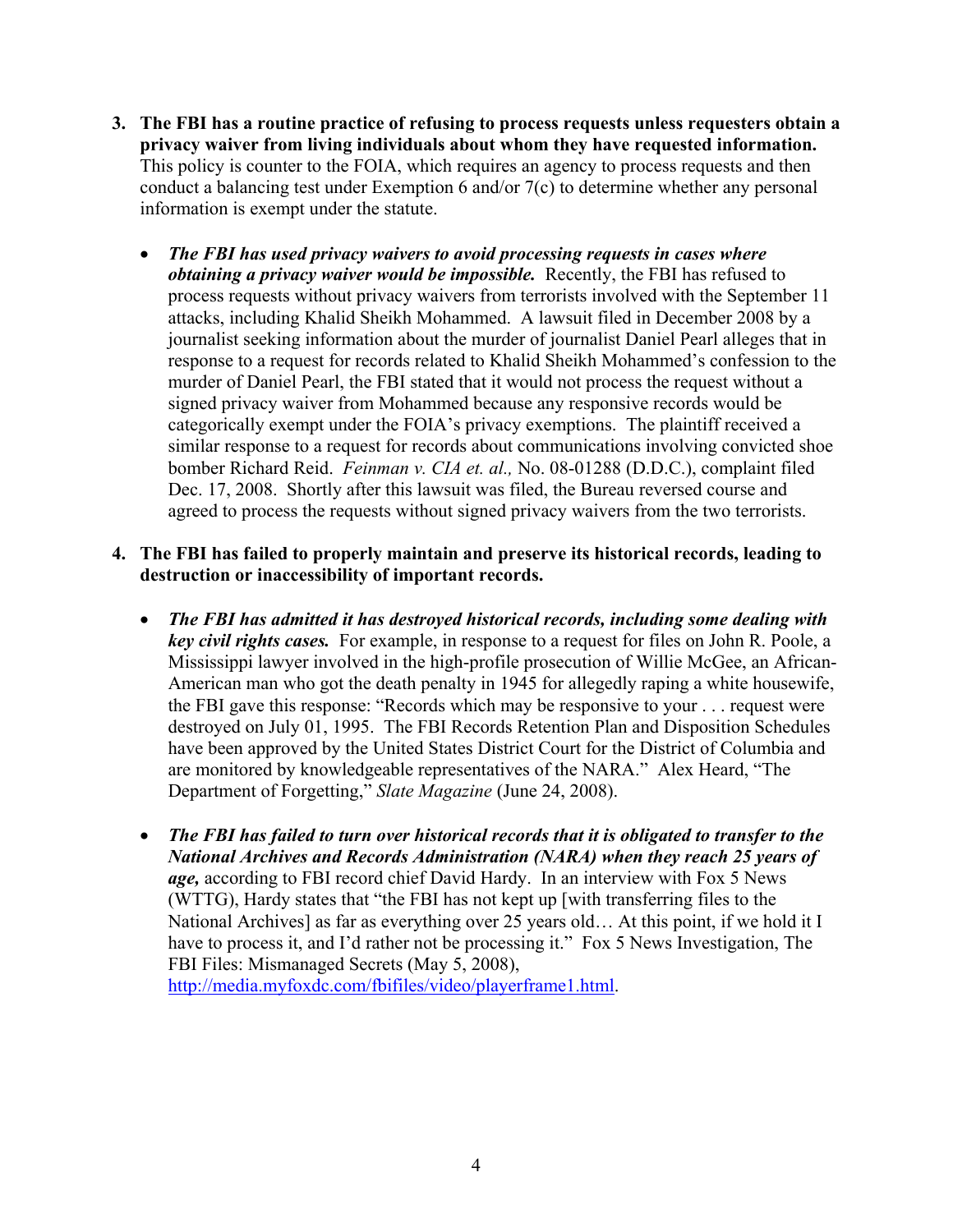| Chart 1: Percentage of No Records Responses By Agency |                                   |                              |                    |                          |                                        |          |                |                   |                        |                                            |                                       |                               |
|-------------------------------------------------------|-----------------------------------|------------------------------|--------------------|--------------------------|----------------------------------------|----------|----------------|-------------------|------------------------|--------------------------------------------|---------------------------------------|-------------------------------|
| Agency                                                | <b>Requests</b><br>received       | <b>Requests</b><br>processed | <b>Full grants</b> | Partial<br><b>Grants</b> | <b>Full + Partial</b><br><b>Grants</b> | % Grants | <b>Denials</b> | <b>No Records</b> | % No<br><b>Records</b> | Ave.<br>Reponse<br><b>Time</b><br>(Simple) | Ave.<br>Response<br>Time<br>(Complex) | Ave.<br>Response<br>Time (EP) |
| <b>FBI</b>                                            | 17,241                            | 17,717                       | 89                 | 2,276                    | 2,365                                  | 13%      | 196            | 10,023            | 57%                    | 49                                         | 374                                   | 109                           |
| <b>SEC</b>                                            | 9,586                             | 15,596                       | 1,635              | 453                      | 2,088                                  | 13%      | 612            | 8,764             | 56%                    | 158                                        | 575                                   | 3                             |
| <b>EPA</b>                                            | 11,492                            | 11,635                       | 4,712              | 554                      | 5,266                                  | 45%      | 72             | 5,181             | 45%                    | 43                                         | 61                                    | 51                            |
| DOJ **                                                | 59,615                            | 61,272                       | 20,743             | 6,497                    | 27,240                                 | 44%      | 1,819          | 15,886            | 26%                    | 43                                         | 273                                   | $\frac{110}{110}$             |
| <b>DOT</b>                                            | 9,958                             | 10,402                       | 3,938              | 2,613                    | 6,551                                  | 63%      | 100            | 2,521             | 24%                    | $\overline{37}$                            | 101                                   | 126                           |
| <b>DOL</b>                                            | 20,798                            | 20,970                       | 4,706              | 7,750                    | 12,456                                 | 59%      | 2,048          | 3,914             | <b>19%</b>             | 23                                         | 16                                    | 17                            |
| <b>DOC</b>                                            | 1,936                             | 1,885                        | 654                | 338                      | 992                                    | 53%      | 110            | 275               | <b>15%</b>             | $\overline{13}$                            | 109                                   |                               |
| <b>FTC</b>                                            | 1,184                             | 1,178                        | 612                | 341                      | 953                                    | 81%      | 13             | 152               | <b>13%</b>             | $\overline{8}$                             | 33                                    | N/A                           |
| <b>TRE</b>                                            | 20,943                            | 21,352                       | 9,053              | 2,864                    | 11,917                                 | 56%      | 363            | 2,737             | 13%                    | 10                                         | $\overline{23}$                       | 4                             |
| VA                                                    | 99,333                            | 98,455                       | 51,601             | 3,332                    | 54,933                                 | 56%      | 9,357          | 12,279            | 12%                    | N/A                                        | N/A                                   | N/A                           |
| <b>FCC</b>                                            | 745                               | 730                          | 201                | 255                      | 456                                    | 62%      | 9              | 90                | 12%                    | $\sqrt{23}$                                | N/A                                   | N/A                           |
| <b>DOE</b>                                            | 1,605                             | 1,714                        | 724                | 295                      | 1,019                                  | 59%      | 44             | 207               | 12%                    | $\overline{70}$                            | 86                                    | 10                            |
| <b>DOI</b>                                            | 4,810                             | 4,750                        | 2,383              | 1,012                    | 3,395                                  | 71%      | 111            | 520               | <b>11%</b>             | $\overline{2}$                             | 59                                    | 8                             |
| <b>DOD</b>                                            | 71,228                            | 71,699                       | 28,451             | 14,901                   | 43,352                                 | 60%      | 2,554          | 7,245             | <b>10%</b>             | 30                                         | 190                                   | 23                            |
| <b>NASA</b>                                           | 1,316                             | 1,258                        | 397                | 353                      | 750                                    | 60%      | 59             | 126               | 10%                    | $\overline{34}$                            | 83                                    | 36                            |
| <b>DOS</b>                                            | 5,909                             | 5,577                        | 606                | 903                      | 1,509                                  | 27%      | 722            | 542               | 10%                    | 115                                        | 275                                   | 201                           |
| <b>HUD</b>                                            | 2,999                             | 3,066                        | 764                | 316                      | 1,080                                  | 35%      | 67             | 265               | 9%                     | N/A                                        | N/A                                   | N/A                           |
| EDU                                                   | 1,921                             | 2,236                        | 644                | 1,029                    | 1,673                                  | 75%      | 61             | 179               | 8%                     | 111                                        | 39                                    | $\overline{17}$               |
| <b>DHS</b>                                            | 108,952                           | 109,028                      | 12,405             | 55,963                   | 68,368                                 | 63%      | 1,190          | 8,616             | 8%                     | 146                                        | 280                                   | 58                            |
| <b>USDA</b>                                           | 12,976                            | 12,650                       | 8,078              | 2,127                    | 10,205                                 | 81%      | 588            | 907               | 7%                     | $\overline{26}$                            | 112                                   | 93                            |
| <b>HHS</b>                                            | 58,299                            | 66,583                       | 46,818             | 776                      | 47,594                                 | 71%      | 1,824          | 4,737             | 7%                     | 60                                         | 300                                   | 110                           |
| <b>CIA</b>                                            | 1,935                             | 1,698                        | 237                | 532                      | 769                                    | 45%      | 388            | 111               | 7%                     | 59                                         | 179                                   | N/A                           |
| <b>FDIC</b>                                           | 807                               | 780                          | 531                | 44                       | 575                                    | 74%      | 27             | 50                | 6%                     | 9                                          | 15                                    | 16                            |
| FRB                                                   | 836                               | 836                          | 496                | 91                       | 587                                    | 70%      | 27             | 53                | 6%                     | $\overline{3}$                             | 19                                    | 136                           |
| <b>CPSC</b>                                           | 3,930                             | 3,837                        | 2,880              | 247                      | 3,127                                  | 81%      | 133            | 194               | 5%                     | $\overline{12}$                            | 85                                    | N/A                           |
| <b>SBA</b>                                            | 2,637                             | 2,640                        | 2,250              | 132                      | 2,382                                  | 90%      | 44             | 132               | 5%                     | $\overline{14}$                            | N/A                                   | N/A                           |
| <b>EEOC</b>                                           | 14,460                            | 15,007                       | 688                | 9,895                    | 10,583                                 | 71%      | 1,753          | 618               | 4%                     | 38                                         | N/A                                   | 20                            |
| <b>NLRB</b>                                           | 4,651                             | 4,694                        | 3,630              | 414                      | 4,044                                  | 86%      | 427            | 67                | 1%                     | $\overline{9}$                             | N/A                                   |                               |
| <b>OPM</b>                                            | 6,033                             | 7,123                        | 6,708              | 98                       | 6,806                                  | 96%      | 40             | 71                | 1%                     | N/A                                        | 51                                    | N/A                           |
| <b>SSA</b>                                            | 34,444                            | 34,666                       | 33,389             | 328                      | 33,717                                 | 97%      | 460            | 274               | 1%                     | 30                                         | 60                                    | N/A                           |
| PC <sup>*</sup>                                       | 5,950                             | 5,962                        | 5,768              | 30                       | 5,798                                  | 97%      | 4              | 47                | 1%                     |                                            |                                       |                               |
| PBGC                                                  | 7,354                             | 7,444                        | 6,432              | 187                      | 6,619                                  | 89%      | 15             | 36                | 0%                     | N/A                                        | 5                                     | $\overline{7}$                |
| <b>GSA</b>                                            | 1,460                             | .457                         | 1,296              | 134                      | 1,430                                  | 98%      | 27             | $\mathbf{0}$      | 0%                     | 15                                         | N/A                                   | N/A                           |
|                                                       |                                   |                              |                    |                          |                                        |          |                | Average =         | 13%                    |                                            |                                       |                               |
| Data from FY2007; FY2008 data not available           |                                   |                              |                    |                          |                                        |          |                |                   |                        |                                            |                                       |                               |
|                                                       | ** Agency-wide data, includes FBI |                              |                    |                          |                                        |          |                |                   |                        |                                            |                                       |                               |